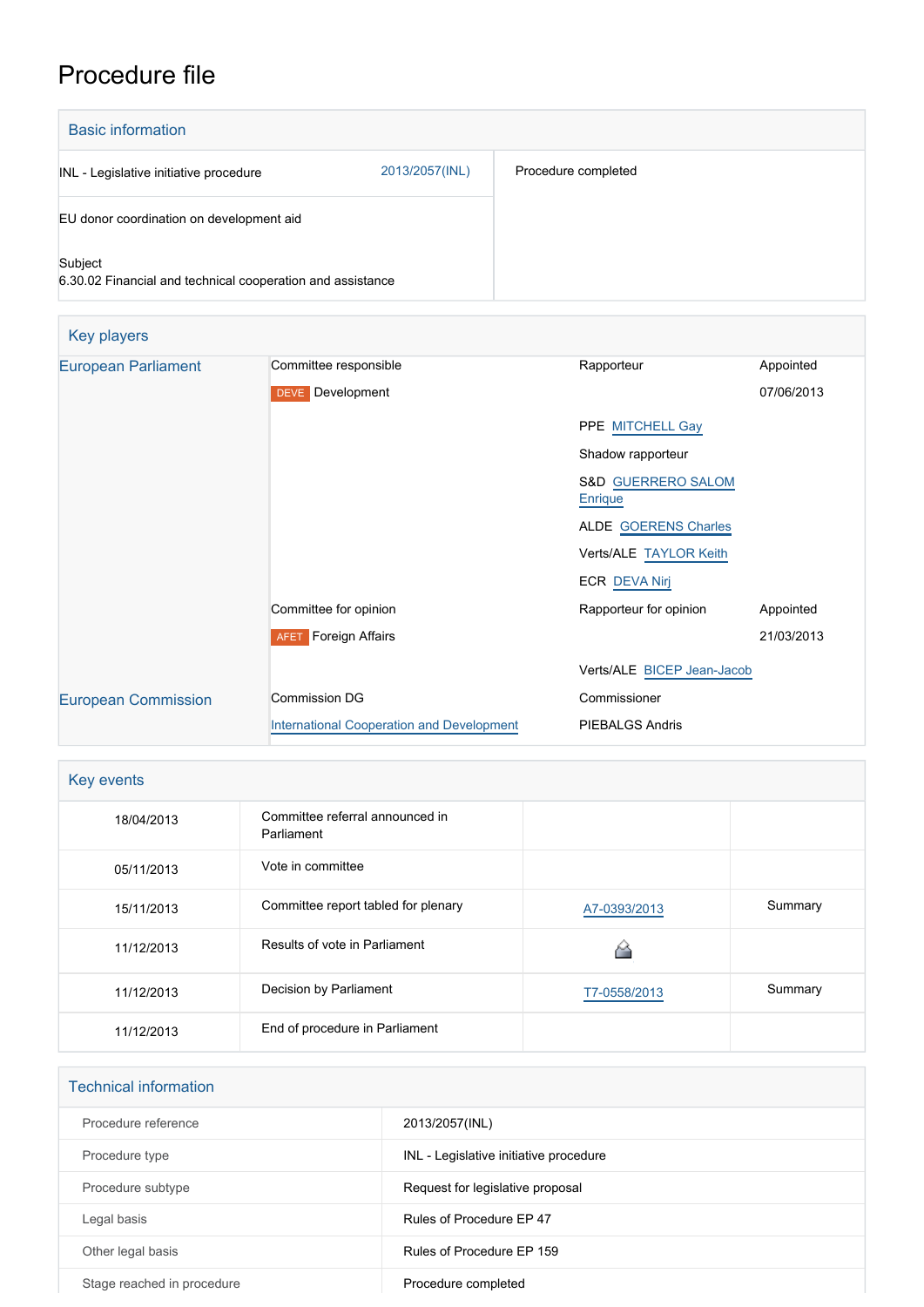| Committee dossier                                      |             | DEVE/7/12436 |            |           |         |  |  |
|--------------------------------------------------------|-------------|--------------|------------|-----------|---------|--|--|
|                                                        |             |              |            |           |         |  |  |
| Documentation gateway                                  |             |              |            |           |         |  |  |
| Committee draft report                                 |             | PE516.838    | 26/08/2013 | <b>EP</b> |         |  |  |
| Amendments tabled in committee                         |             | PE521.593    | 14/10/2013 | EP        |         |  |  |
| Committee opinion                                      | <b>AFET</b> | PE516.945    | 28/10/2013 | <b>EP</b> |         |  |  |
| Committee report tabled for plenary, single<br>reading |             | A7-0393/2013 | 15/11/2013 | EP        | Summary |  |  |
| Text adopted by Parliament, single reading             |             | T7-0558/2013 | 11/12/2013 | EP        | Summary |  |  |
| Commission response to text adopted in<br>plenary      |             | SP(2014)260  | 06/05/2014 | EC        |         |  |  |

## EU donor coordination on development aid

The Development Committee adopted the own-initiative report by Gay MITCHELL (EPP, IE) with recommendations to the Commission on EU donor coordination on development aid (Own-initiative - Article 42 of the European Parliament Rules of Procedure).

The committee called on the EU and its Member States to honour their commitments under the Paris Declaration, the Accra Agenda for Action and the Busan Global Partnership for Effective Development Cooperation, the main obstacles to which are lack of political will, bureaucracy and high transaction costs.

The Committee recalls in this context that one basic condition to fulfil the "aid effectiveness agenda" is to embrace fully the principle of "democratic ownership", implying that development strategies are country-driven. It calls on the EU and its Member States to fully exploit the legal provisions of the TFEU on development that call for complementarity between the EU and its Member States in development cooperation.

It demands in particular:

- more effective coordination by the EU and its Member States of cross-country division of labour in order to address the problem of "aid darlings" and "aid orphans";
- that horizontal issues such as human rights, gender equality and climate change are fully addressed;
- a re-evaluation of the comparative advantages of the EU and its Member States in the division of tasks in the development field;
- the participation between all development actors.

Pooling resources: the Committee stress that, by pooling the resources provided by donor countries, multilateral development organisations have the potential to increase aid effectiveness and maximise efficiency.

It stressed the importance of supporting:

- the development of those countries capacity so that they can build up the skills, know-how and institutions required to manage their own development;
- free trade, a market economy and entrepreneurship in order for developing countries themselves to be able to fight poverty;
- combatting corruption and building up their fiscal infrastructure.

The Committee emphasises the growing role of non-traditional donors, as well as private-sector investments, and philanthropic financial flows to developing countries that pose additional coordination challenges.

Differentiated approach to aid effectiveness: the Committee underlines the importance of a differentiated approach to aid effectiveness, taking into account the level of development of the partner countries (least developed, fragile or middle-income) and their specific needs. They consider that this differentiated approach should be based on multidimensional development indicators going beyond GDP that take into account in-country poverty, inequality and vulnerability.

They equally call on the EU to ensure that the commitments on aid and development effectiveness are fully reflected in all the financial mechanisms relevant to development cooperation.

Improved donor and EU coordination: noting that improved donor and European Union coordination is imperative, the Committee requests the Commission to submit, no later than the first semester of 2016, on the basis of Articles 209 and 210 of the TFEU, a proposal for an act concerning regulatory aspects on EU donor coordination on development aid, following the adoption and implementation of a road map of preparatory actions to facilitate the entry into force of these regulatory aspects. This would be evaluated by the Commission and the EEAS on the basis of a set of indicators previously agreed. This evaluation process would involve EU delegations together with Member States' diplomatic representations in partner countries as well as the European Parliament

Finally, the Committee proposed a series of technical recommendations to define the contours of the requested proposal:

Scope: the proposal should provide an appropriate solution to the question of improving the effectiveness of EU development aid.

Principles: the future Regulation should codify the following principles: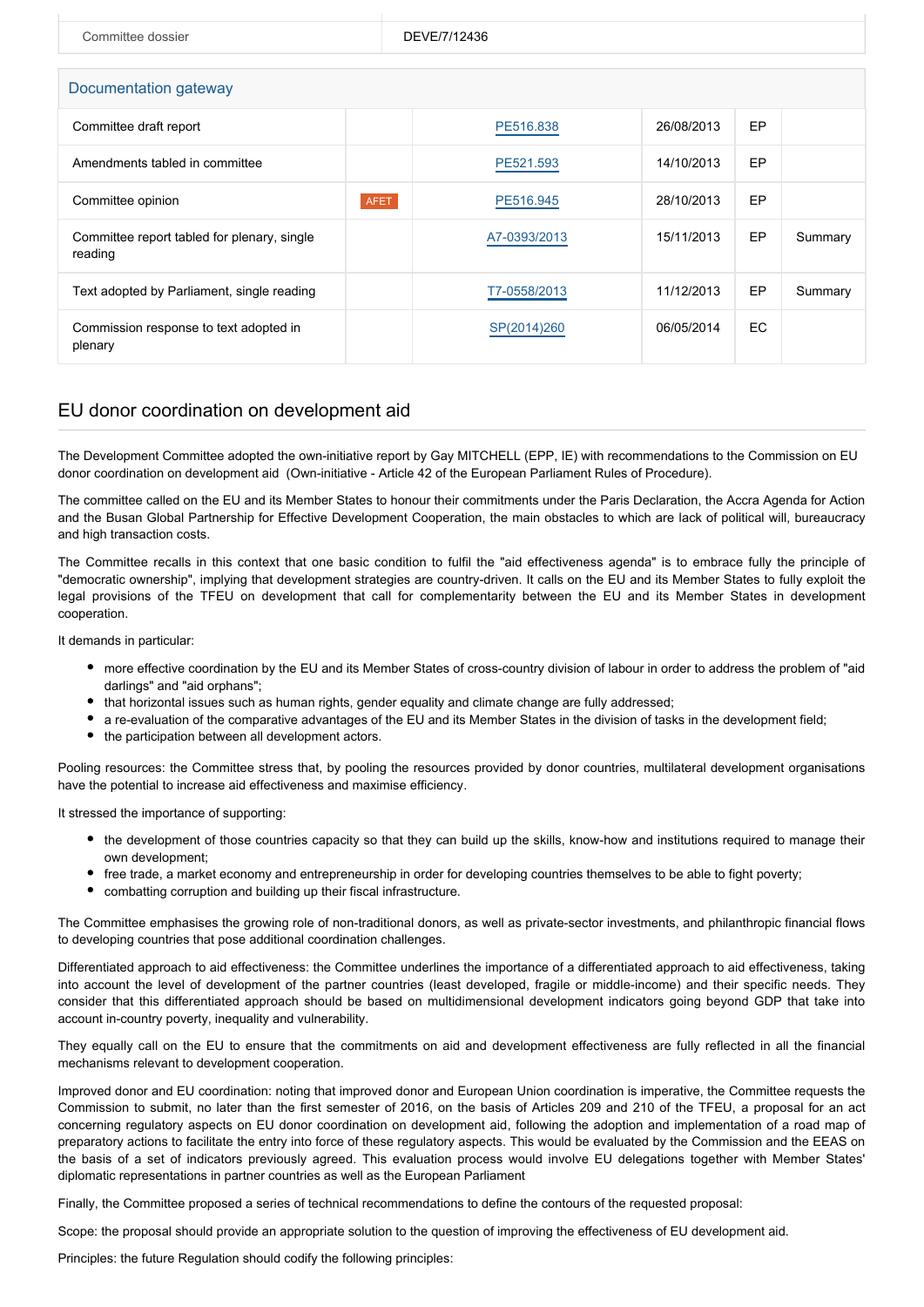- the ownership of aid by its beneficiaries;
- harmonisation: the EU and its Member States should implement common arrangements at country level for programming (joint programming) and work together to reduce the number of missions to the field;
- · alignment: the EU and its Members States should avoid creating dedicated structures for day-to-day management and implementation of aid-financed projects and programmes.
- the predictability of funds;
- · transparency and mutual accountability;
- differentiated approach;
- review, evaluation and discussion of results.

Provisions should be provided in matters: i) joint programming so as to avoid unnecessary parallel processes; ii) division of labour at the country level (for example, by limiting the number of EU donors active in sector policy dialogue and cooperation activities) or between countries (by establishing better geographic concentration taking into account "darling" and "orphan" countries); iii) monitoring progress at headquarters and country level; iv) the involvement of national parliaments in the monitoring of donor coordination; v) reporting to the European Parliament and the Council; vi) a review after a report evaluating the implementation of the Regulation in the first three years; and the establishment of a Coordinating Committee.

## EU donor coordination on development aid

The European Parliament adopted a resolution with recommendations to the Commission on EU donor coordination on development aid.

Parliament called on the EU and its Member States to honour their commitments under the Paris Declaration, the Accra Agenda for Action and the Busan Global Partnership for Effective Development Cooperation, the main obstacles to which are lack of political will, bureaucracy and high transaction costs.

Parliament recalled in this context that one basic condition to fulfil the "aid effectiveness agenda" is to embrace fully the principle of "democratic ownership", implying that development strategies are country-driven. It called on the EU and its Member States to fully exploit the legal provisions of the TFEU on development that call for complementarity between the EU and its Member States in development cooperation.

It demanded in particular:

- more effective coordination by the EU and its Member States of cross-country division of labour in order to address the problem of "aid darlings" and "aid orphans";
- · that horizontal issues such as human rights, gender equality and climate change are fully addressed;
- · a re-evaluation of the comparative advantages of the EU and its Member States in the division of tasks in the development field;
- the participation between all development actors.

Pooling resources: Parliament stressed that, by pooling the resources provided by donor countries, multilateral development organisations have the potential to increase aid effectiveness and maximise efficiency.

It stressed the importance of supporting:

- · the development of those countries capacity so that they can build up the skills, know-how and institutions required to manage their own development;
- free trade, a market economy and entrepreneurship in order for developing countries themselves to be able to fight poverty;
- · combatting corruption and building up their fiscal infrastructure.

Parliament emphasised the growing role of non-traditional donors, as well as private-sector investments, and philanthropic financial flows to developing countries that pose additional coordination challenges.

Differentiated approach to aid effectiveness: Parliament underlined the importance of a differentiated approach to aid effectiveness, taking into account the level of development of the partner countries (least developed, fragile or middle-income) and their specific needs. It considered that this differentiated approach should be based on multidimensional development indicators going beyond GDP that take into account in-country poverty, inequality and vulnerability.

It called also on the EU to ensure that the commitments on aid and development effectiveness are fully reflected in all the financial mechanisms relevant to development cooperation.

Improved donor and EU coordination: noting that improved donor and European Union coordination is imperative, Parliament requested the Commission to submit, no later than the first semester of 2016, on the basis of Articles 209 and 210 of the TFEU, a proposal for an act concerning regulatory aspects on EU donor coordination on development aid, following the adoption and implementation of a road map of preparatory actions to facilitate the entry into force of these regulatory aspects. This would be evaluated by the Commission and the EEAS on the basis of a set of indicators previously agreed. This evaluation process would involve EU delegations together with Member States' diplomatic representations in partner countries as well as the European Parliament

Lastly, Parliament proposed a series of technical recommendations to define the contours of the requested proposal.

A proposal for an act concerning regulatory aspects on EU donor coordination on development aid.

Scope: the proposal should provide an appropriate solution to the question of improving the effectiveness of EU development aid.